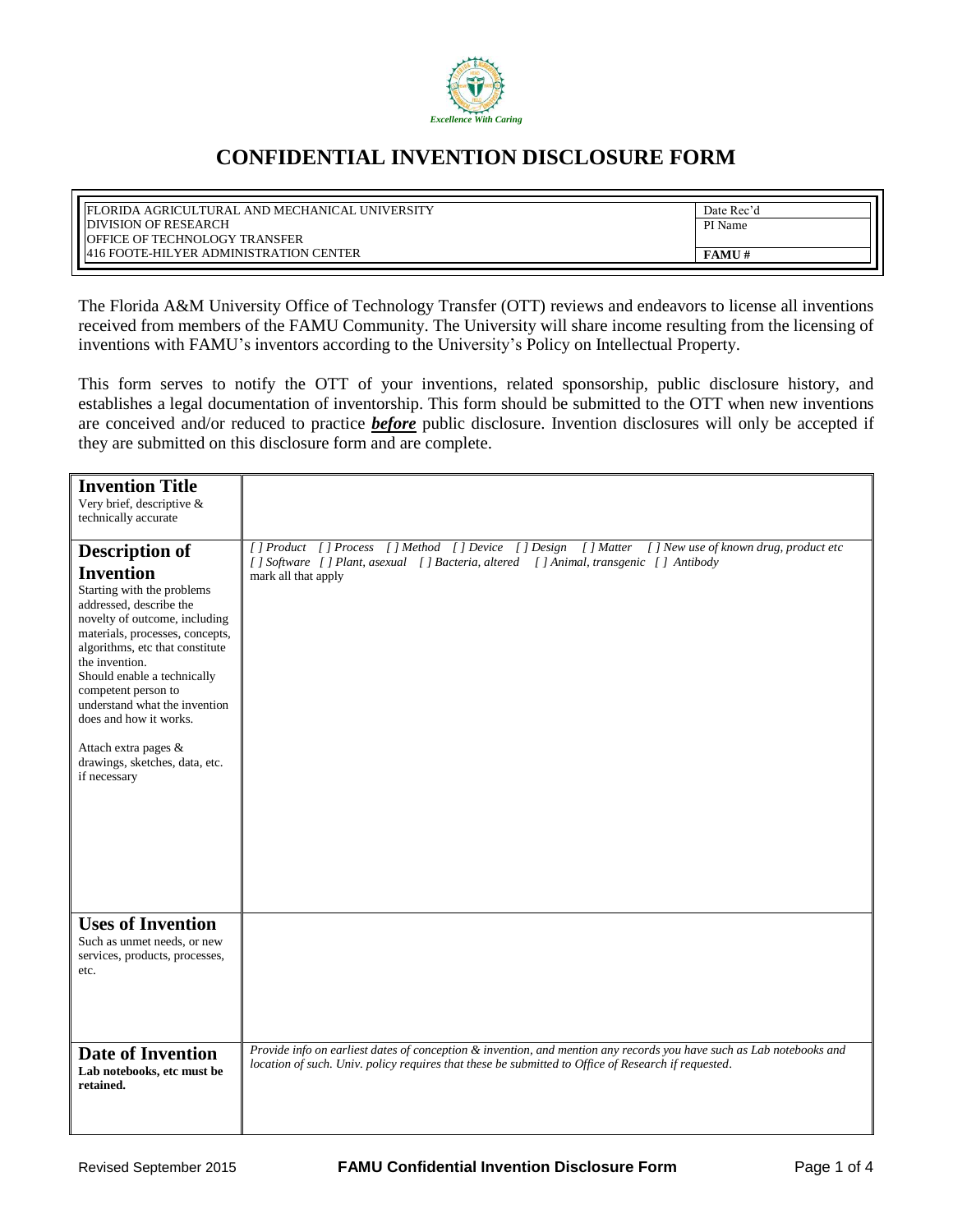

## **Public Disclosure** -Mention date and place of first disclosure, this includes presentations, publications, posting to websites, published theses, discussions with supplier, sponsor, etc **Required by Law** Identify any disclosures, either written or oral, of the invention that you expect to make to others in the future. **Expected date: Title of publication/presentation: Journal name or meeting:**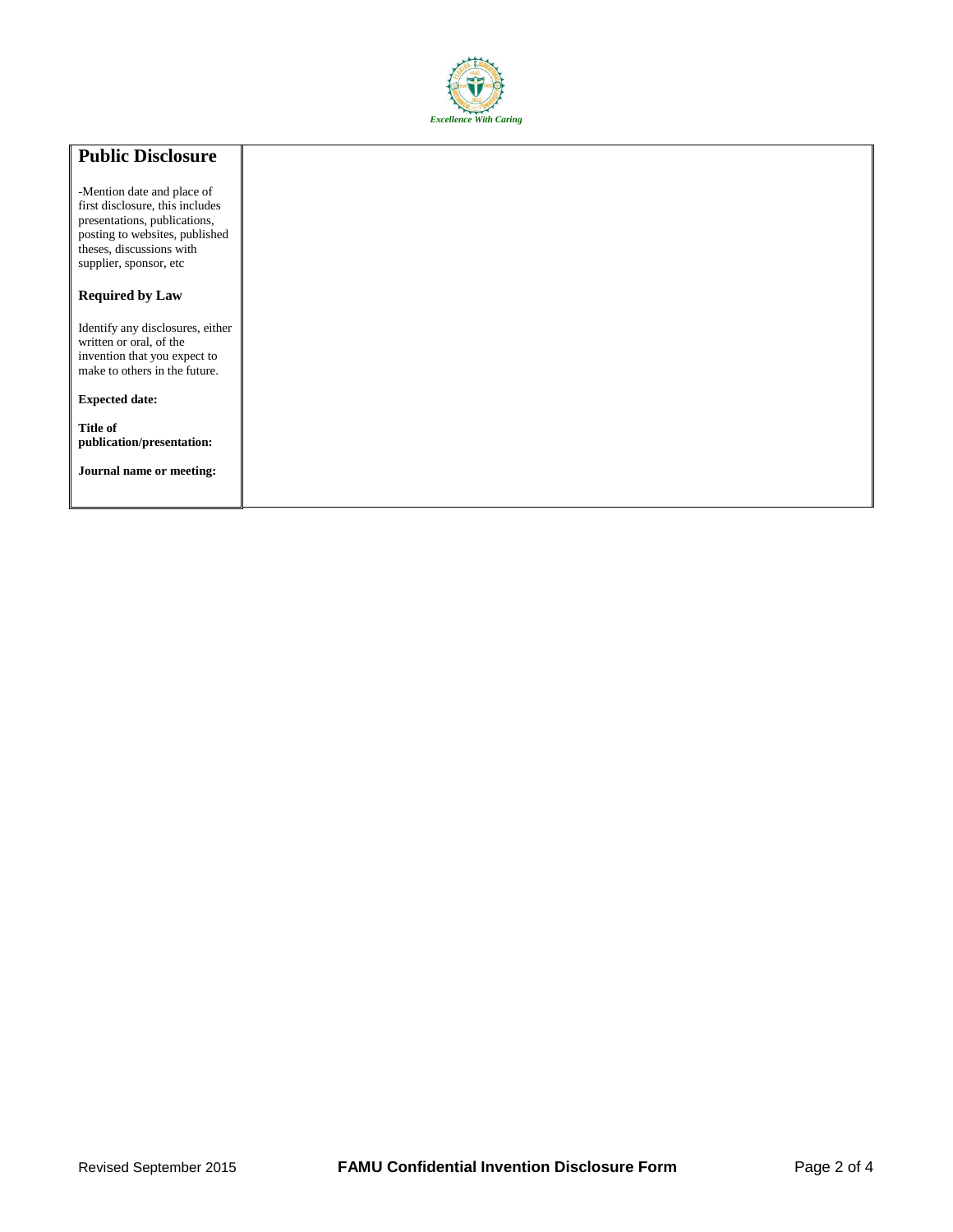

**Identification of FAMU Inventors.** All persons who have contributed to the conception or reduction to practice of this invention must be identified. I (we) hereby assign and agree to assign all rights, title, and interest to this Invention to Florida A&M University and agree to execute as requested any patent applications, assignments and other documents related to this Invention and to cooperate with Florida A&M University in the protection of this Invention. The undersigned also hereby declare(s) that he/she/they are the true originator(s) of the Invention disclosed herein, and that the Invention arose in the course of work on behalf of Florida A&M University or through the benefit of the use of Florida A&M University's facilities, equipment, or other resources.

By submitting this disclosure, the individuals named below hereby declare that all statements made herein of their own knowledge are true and that all statements made on information and belief are believed to be true.

If there are more than four contributors, please attach additional signature page forms.

*Use additional sheets if required. All Contributor(s) must sign.*

|                                        | Contributor 1 (% contribution) |             |                 | Contributor 2 (% contribution) |  |
|----------------------------------------|--------------------------------|-------------|-----------------|--------------------------------|--|
| Name:                                  |                                |             |                 |                                |  |
| Please print:<br>(First, Middle, Last) |                                |             |                 |                                |  |
| Signature & Date                       |                                |             |                 |                                |  |
| Title                                  |                                |             |                 |                                |  |
| Work conducted at                      |                                |             |                 |                                |  |
| Dept/Faculty                           |                                |             |                 |                                |  |
| <b>Work Address</b>                    |                                |             |                 |                                |  |
| <b>Home Address</b>                    |                                |             |                 |                                |  |
| Permanent Email<br>Address:            |                                |             |                 |                                |  |
| Other Email Address:                   |                                |             |                 |                                |  |
| Telephone                              | <b>Business</b>                | Residence   | <b>Business</b> | Residence                      |  |
|                                        | FAMUID#                        | Citizenship | FAMUID#         | Citizenship                    |  |
|                                        |                                |             |                 |                                |  |
|                                        |                                |             |                 |                                |  |
|                                        |                                |             |                 |                                |  |